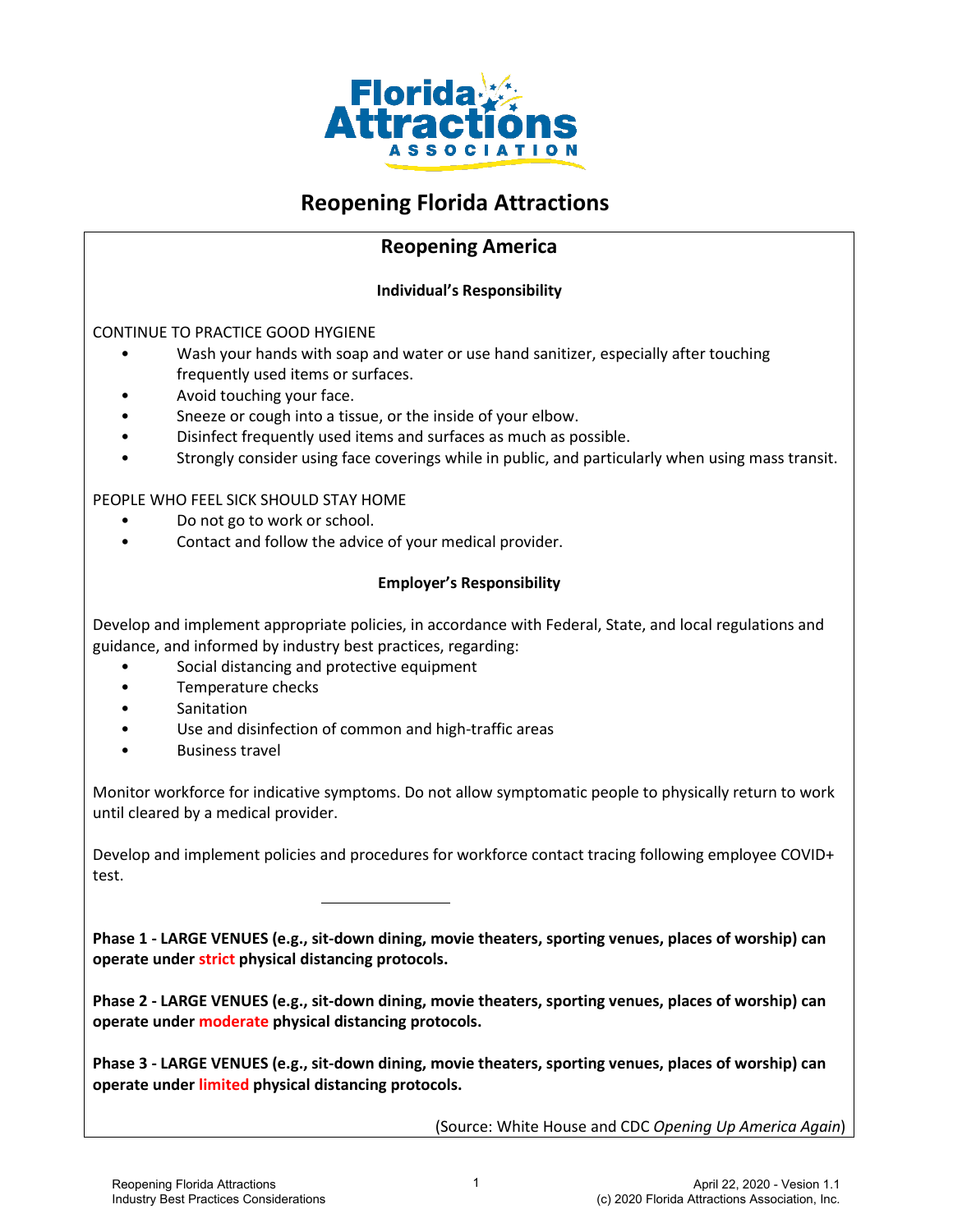*This document was created by the Florida Attractions Association (FAA) to provide "industry best practices" enumerated in the White House and Centers for Disease Control's plan for Opening America. This document should not be considered all-inclusive nor can it address every situation or circumstance of every attraction member. It is intended as a guide for our members to use in their deliberations and planning for reopening. This document should not be construed as legal advice and you should develop your attraction specific plan in concert with legal counsel. The FAA neither warrants this information nor assumes liability for its content.* 

*Due to the nature of rapid changes in the status of the pandemic, these considerations may quickly change. Rely on official government resources for the most up to date status. This document is the result of a collaborative effort of many attraction industry professionals and the FAA welcomes your suggestions to improve or clarify its contents for the benefit of our industry. Contact lupfer@floridaattractions.org*

# **Operational Considerations**

## Safety

Employees will not report to work if they are symptomatic

Employers will develop and implement policies and procedures for workforce contact tracing following employee COVID+ test.

Train/Re-train staff on operation of equipment, rides, machinery, vehicles, etc.

Train staff on operational changes, including enhanced cleaning program process, occupancy/capacity limits, social distancing goals and enforcement policy.

Touch-less and touchless guest transactions

Evaluate cash and cash alternative systems

To include pre-payment/online transactions

Auxiliary hand wash stations

Hand sanitizing dispensers

Protective face masks (employees/guests)

Additional restroom facilities / additional or alternative soap dispensers

Plexiglass or partition between employee and customer where appropriate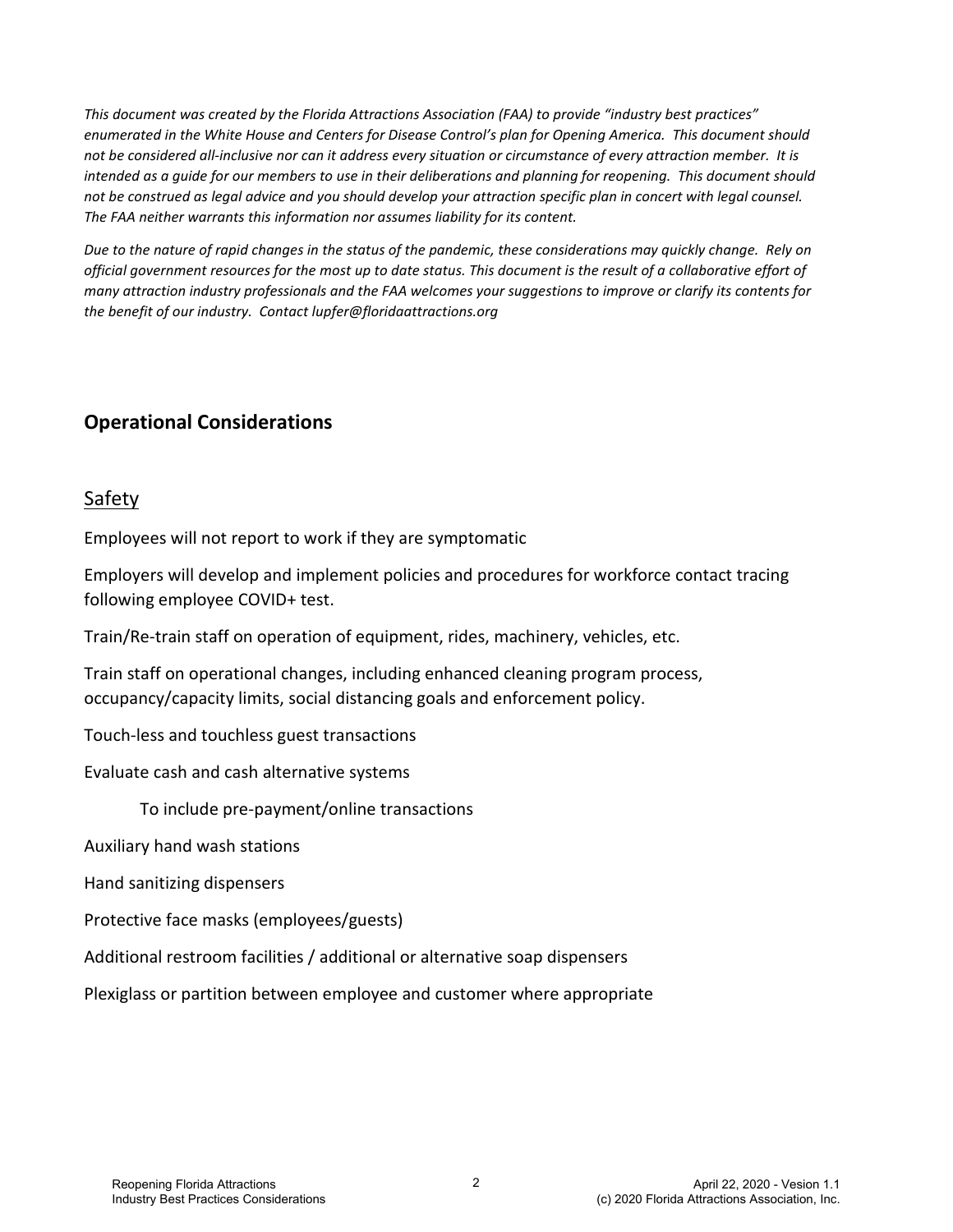# Temperature Checks

Provide temperature checks for staff prior to the start of their shift

Consider temperature checks for all guests

# Social Distancing

Consider occupancy/capacity limits to promote social distancing

Visual cues to remind guests of social distancing goals

Spacing indicators such as stickers or tape

Signage

Announcements over attraction public address systems

Reduced capacity or alternating rows of ride vehicles, theaters, transportation modes

Distribute or alternate entry points or registers where available

Staggered Parking arrival to distribute customer traffic patterns/arrival

Consider timed entry to distribute peak arrival/congestion

Additional outdoor dining capacity

Monitor "pinch points" such as queue lines, restrooms, retail shops, etc. for appropriate social distancing

### Signage

Notice of intent to deny entry to guests with high fever

Notice of COVID-19 specific rules regarding

- Social distancing
- Capacity/occupancy limits
- Special rules and procedures in effect

Enhanced cleaning/sanitizing statement

### Cleaning and Sanitizing

Implement enhanced cleaning and sanitizing program

Seek assistance from your cleaning supplies vendor or other cleaning professional on the availability and use of products and equipment for enhanced cleaning/sanitizing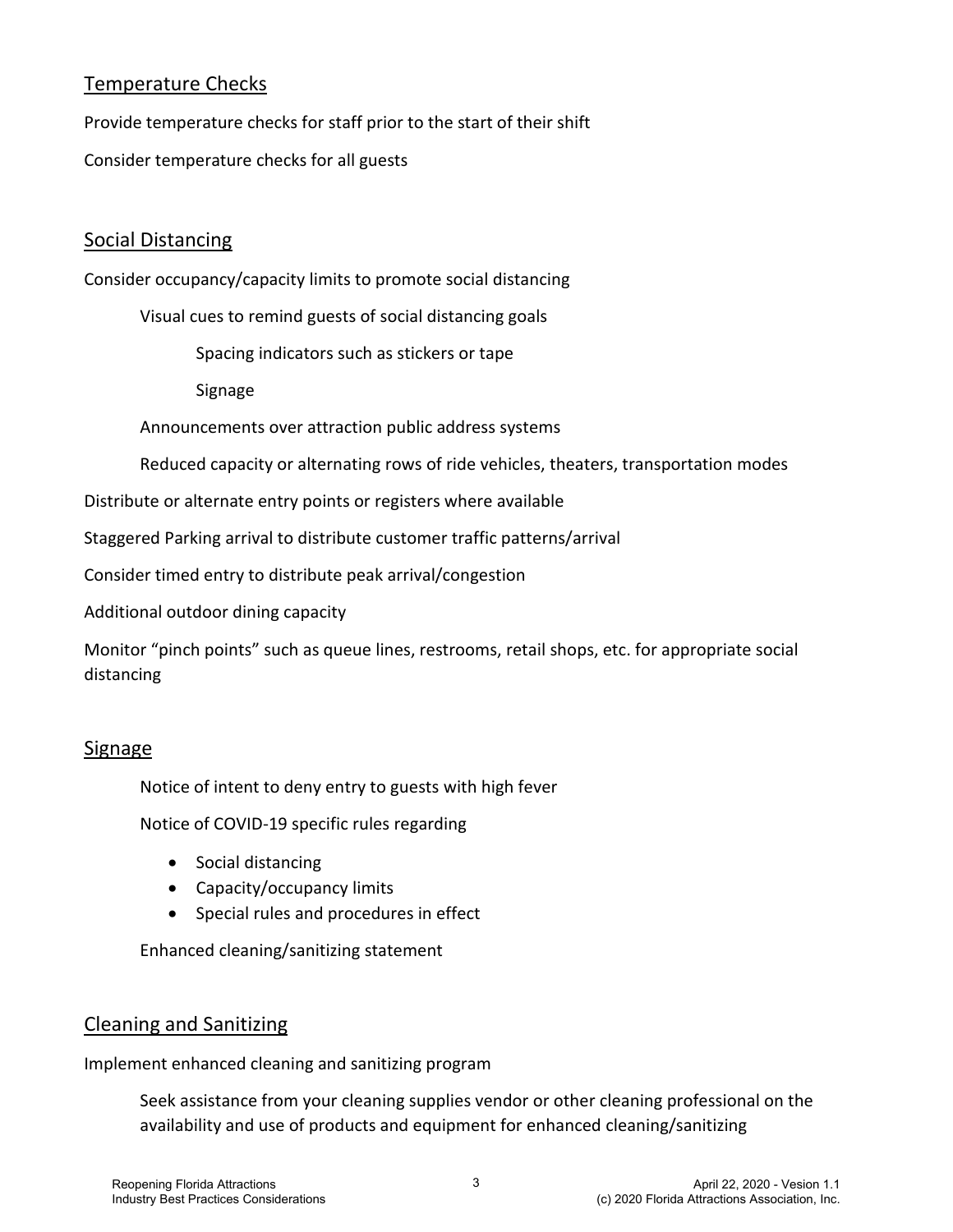Ensure proper training programs and access to all safety data sheets (SDS)

Reduced or staggered operating times to allow appropriate cleaning protocol

Schedule staff time to complete enhanced cleaning/sanitizing

Enhanced cleaning supplies and equipment

Janitorial supplies

Cleaning products and equipment

Sanitizing products and equipment

Employee Personal Protective Equipment (PPE)

Gloves

Masks

Goggles/eye protection

Disposable paper products

Auxiliary hand wash stations (employees, guests)

#### Special cleaning considerations

Food service facilities (front and back of house)

Utensils, condiments, trays, distribution process (napkins, cups, etc.)

Drink stations

Water fountains

Trash cans/recycling containers

Vending machines and kiosks

**Turnstiles** 

Ride vehicles, loading and unloading areas

Medical transfer devices

Queue areas

Seats, tables, benches

Elevators, escalators

Retail displays and counters

Doorknobs, handles, panic bars

Railings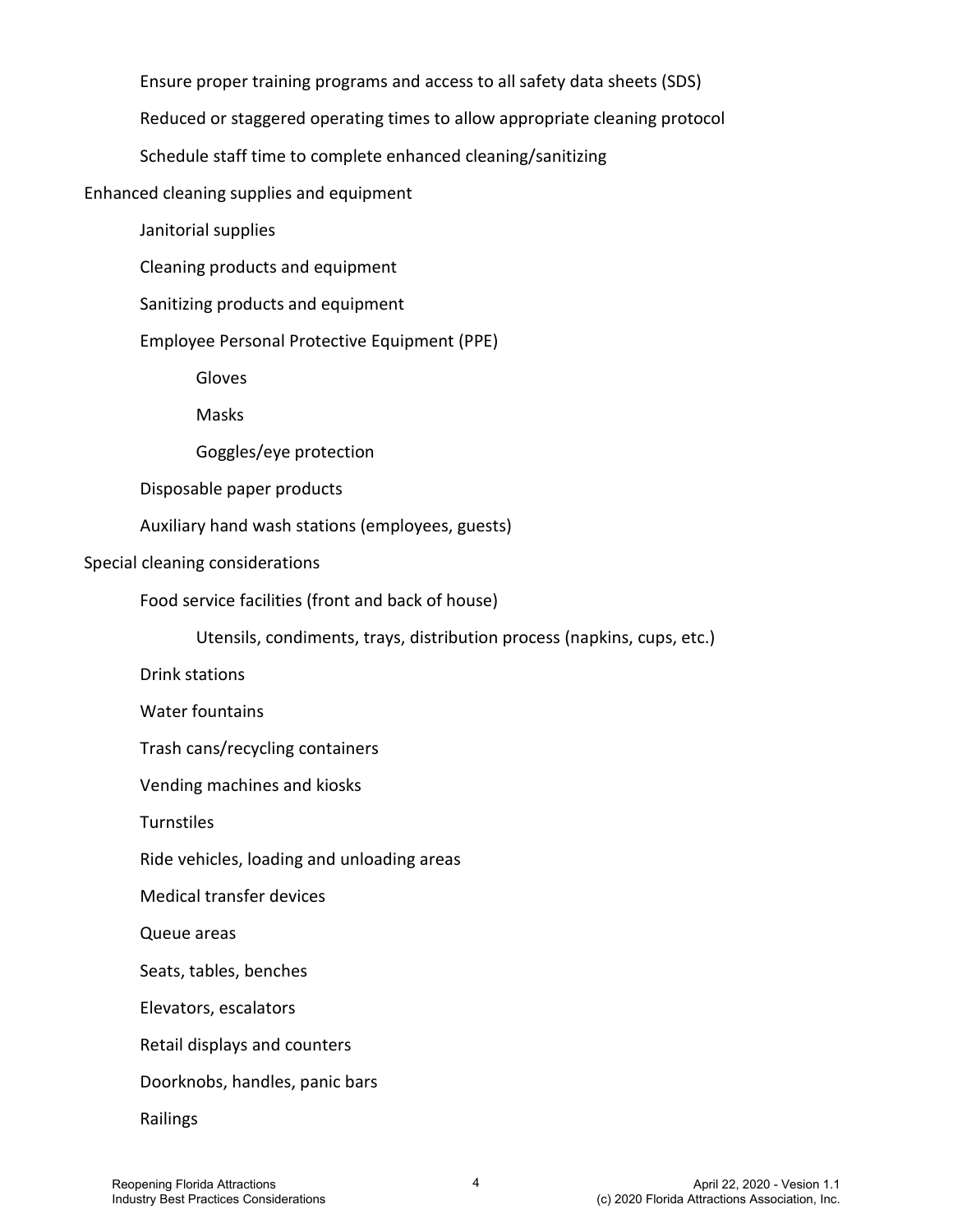Guest interaction devices/touchpoints (Buttons, knobs, touch screens, headsets, 3D glasses)

Photo Ops/Statues/props

Rental strollers, wheelchairs, scooters, bikes, recreational equipment

P.O.S. system (cash handling, credit card terminals, pin pads, handheld scanners, etc.)

Animal encounters

Technology (Computer keyboards, mouse)

Pens (for guest use)

Security bag check (tables, gloves, flashlights, poke sticks)

### Supply Chain Stability

Ensure your vendors/suppliers provide you with the required goods, supplies, products to sustain your attraction operations. Disruption in standard supply chain distribution and logistics will requires weeks of reconfiguration before the marketplace is back to stability.

### Business Travel

Establish policy for employee travel to minimize exposure risks

# **Government / Regulatory / Administration / Accounting Considerations**

REOPENING: Understand State of Florida and your local government jurisdiction regarding reopening policies.

VISIT FLORIDA: Check out their website and resources at: [https://www.visitflorida.com/en](https://www.visitflorida.com/en-us/current-travel-safety-information.html)[us/current-travel-safety-information.html](https://www.visitflorida.com/en-us/current-travel-safety-information.html) and be sure to sign up for email updates.

LICENSE RENEWALS OR CERTIFICATIONS: Do you have a state agency license or certification that is set to renew during the time your facility is closed? Contact that agency (in writing) and request for an extension of time - and get confirmation.

INSPECTIONS: Do you have pending inspections for your attraction? The Florida Department of Agriculture and Consumer Services has indicated that inspections during the stay at home executive order ending April 30 are "on hold" until there is a date for re-opening. Ensure all permits and licensing are current or that such expiration dates have been extended by Special Order of the issuing authority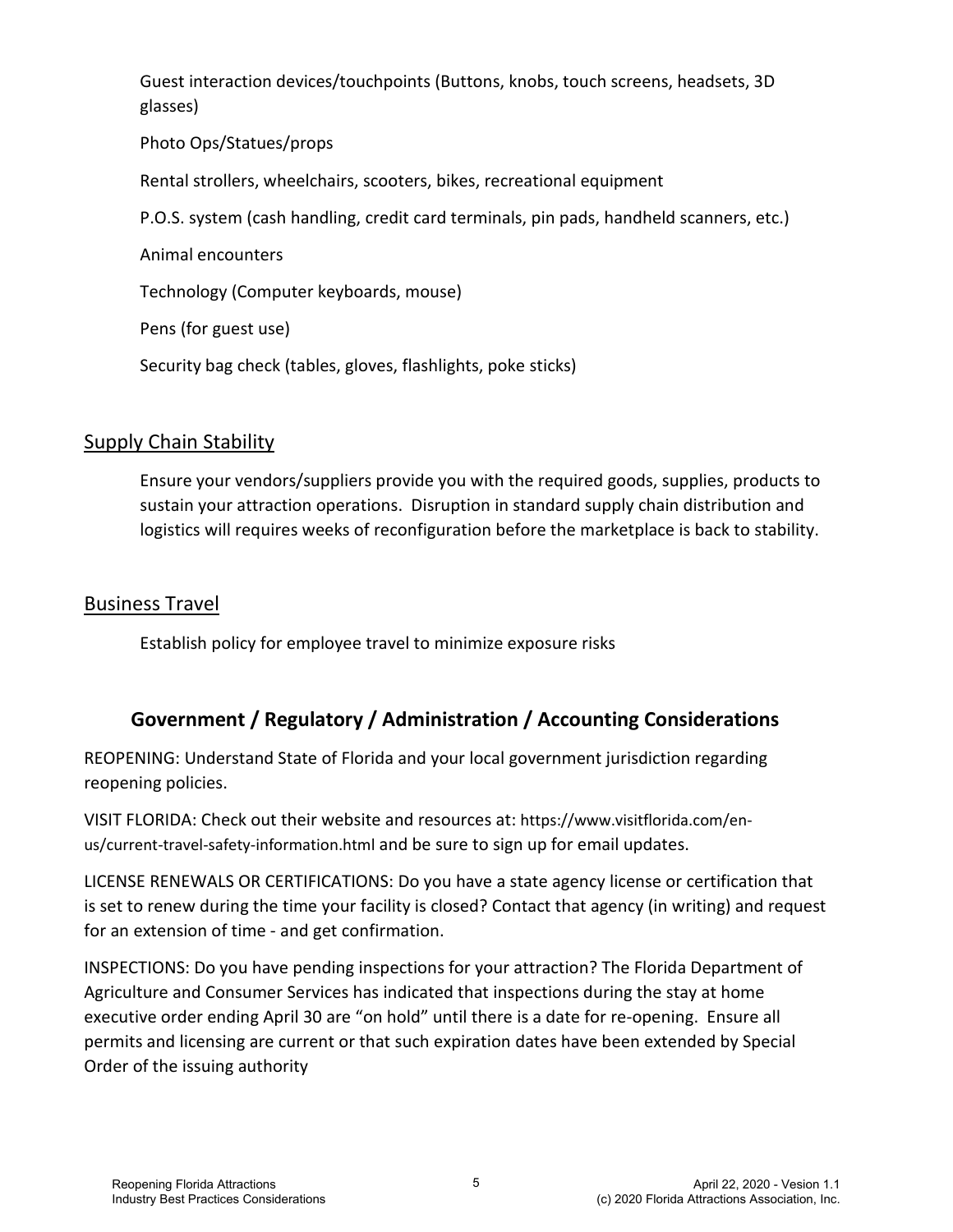ANNUAL CORPORATE REPORTS: Florida corporations must file reports annually no later than May of each year. Corporate reports have now been extended to June 30, 2020: <https://dos.myflorida.com/sunbiz/manage-business/efile/annual-report/>

ANIMALS IN HUMAN CARE: Check with state and federal agencies responsible for regulation of animals in human care to obtain pandemic-related provisions, permit and inspection extensions. Florida Fish and Wildlife Conservation Commission, Your Florida Water Management District, US Department of Agriculture, National Marine Fisheries Service, U.S. Fish & Wildlife Service.

CHECK YOUR INSURANCE POLICIES: Be sure to check your property, casualty and health insurance policies for renewals, coverage for business interruption, making a claim, etc.

REVIEW YOUR EMPLOYEE MANUALS: Do you have a policy for a pandemic? Does your leave policy include caring for children during school closings?

APPLY FOR FEDERAL FINANCIAL ASSISTANCE: Be sure to consult with your CPA about what financial information is needed to apply for any applicable Federal funds under the CARES Act.

AUTO-DELIVERY: Review any items that are being automatically ordered or delivered on an automatic basis and cancel or delay those items not needed during closure.

AUTO-PAYMENTS: Review any automatic payments or automatic debits and determine whether or not the payments can be delayed during closure.

BANKING: Do you have online banking or hard copy statements? Be sure to check your bank balances, payments and ask for your bank to reverse any maintenance or overdraw fees.

COMMERCIAL RENT: If you rent your building or facility, have you contacted your landlord to ask for a deferment or reduction of rent?

PARKING: Do you pay for parking or transportation for employees? Cancel or delay these payments while not open and not in use.

CABLE/INTERNET: Do you have services like cable or internet that are not being used due to closure? Contact your provider and ask for – in writing – a delay of your services while they are not being used.

DRIVER'S LICENSES/TAG RENEWALS: Do any of your employees drive for your facility or do you have commercial vehicles? If their driver's licenses or tags are set to renew during the stay at home period and they cannot renew online, go to the Florida Department of Highway Safety and Motor Vehicles to see the emergency orders[: https://www.flhsmv.gov/COVID-19/](https://www.flhsmv.gov/COVID-19/)